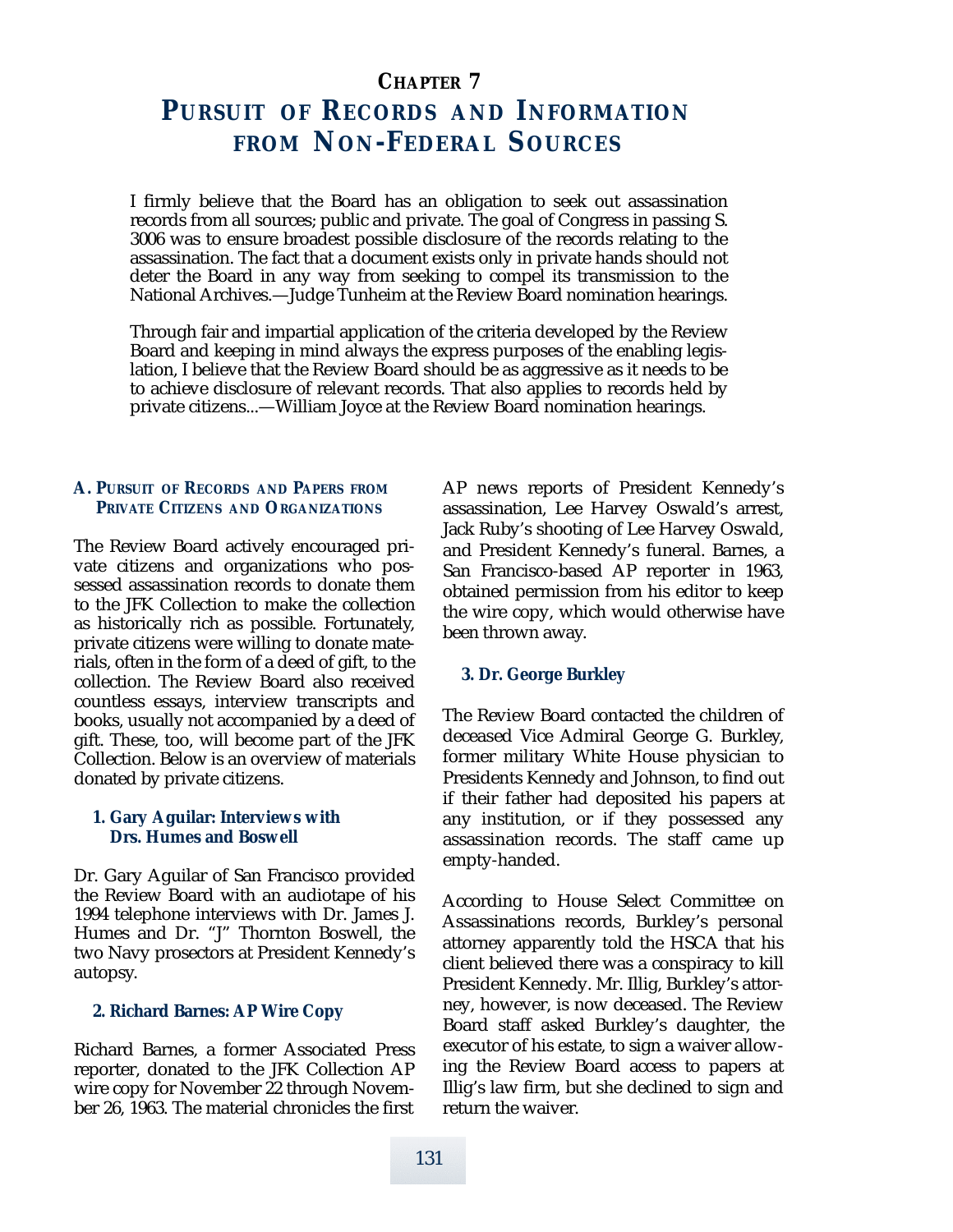#### **4. Edward Scannell Butler: Materials from the Information Council of the Americas**

Chapter 6 of this report discusses the Review Board's attempts to locate government records on Edward Scannell Butler and his organization, the Information Council of the Americas. INCA is a New Orleans-based clearinghouse for anti-communist information, and particularly for anti-Castro Cuban information.

Although Butler allowed Review Board staff to view INCA files, he said he could not provide copies of them to the JFK Collection until he catalogued the material. He also declined the Board's offer to send its staff members to New Orleans to determine what INCA records would be of value to the JFK Collection.

## **5. Mrs. Marion Ebersole: Records of Dr . John J. Ebersole**

The Review Board staff contacted the widow of Dr. John J. Ebersole, the Navy radiologist who was on duty the night of President Kennedy's autopsy at Bethesda National Naval Medical Center. Although he was not yet board-certified, he served as the consulting radiologist during the procedure. Ebersole said she did not have any of her husband's personal papers or any assassination records.

# **6. President Gerald Ford: Desk Diaries**

President Gerald Ford donated to the JFK Collection selected entries from his desk diaries (calendars) from 1963 and 1964 during the period that he served as a member of the Warren Commission. The Review Board staff reviewed the calendars for relevance and selected excerpts for donation to the JFK Collection with the cooperation of President Ford.

## **7. Justice Abe Fortas**

Former Supreme Court Justice Abe Fortas, who was an adviser to President Johnson, kept papers that include drafts of President Johnson's and Lady Bird Johnson's written statements to the Warren Commission and documents rebutting passages from William Manchester's book, *The Death of a President.*

Fortas donated his papers to Yale University, but the Review Board secured copies of the assassination-related material for the JFK Collection. NARA will open Fortas' assassination-related papers in January 2001, which is the same date that Yale will open the remainder of his papers.

# **8. Captain J.W. "Will" Fritz**

Dallas Police Department Captain J.W. "Will" Fritz served as Lee Harvey Oswald's primary interrogator when Oswald was in police custody from the afternoon of November 22 until the morning of November 24, 1963. Fritz was the chief of the Dallas Police Department's Homicide and Robbery Bureau. In November 1997, the Review Board acquired and released handwritten notes that Fritz apparently made following his interviews with Oswald.

## **9. Jim Garrison**

The late Jim Garrison was the New Orleans District Attorney who investigated and prosecuted Clay Shaw for conspiracy to assassinate President Kennedy and swho was portrayed in Oliver Stone's film, *JFK.*

Garrison's family donated 15,000 pages of his assassination papers, which include records from his investigation and prosecution of Shaw, as well as other files on individuals or subjects that Garrison believed to be connected to the assassination.

# **10. James P. Hosty Jr.**

In November 1996, the Review Board interviewed James P. Hosty, Jr., the FBI agent responsible for handling the Lee Harvey Oswald and Marina Oswald cases when they lived in Dallas. Hosty was present during the initial Dallas police interrogation of Oswald and took contemporaneous handwritten notes. Although the notes were believed to have been destroyed, Hosty donated the notes, and other materials relating to the assassination and the FBI's investigation, to the JFK Collection.

## **11. Wesley Liebeler**

Wesley Liebeler, former Assistant Counsel to the Warren Commission, testified before the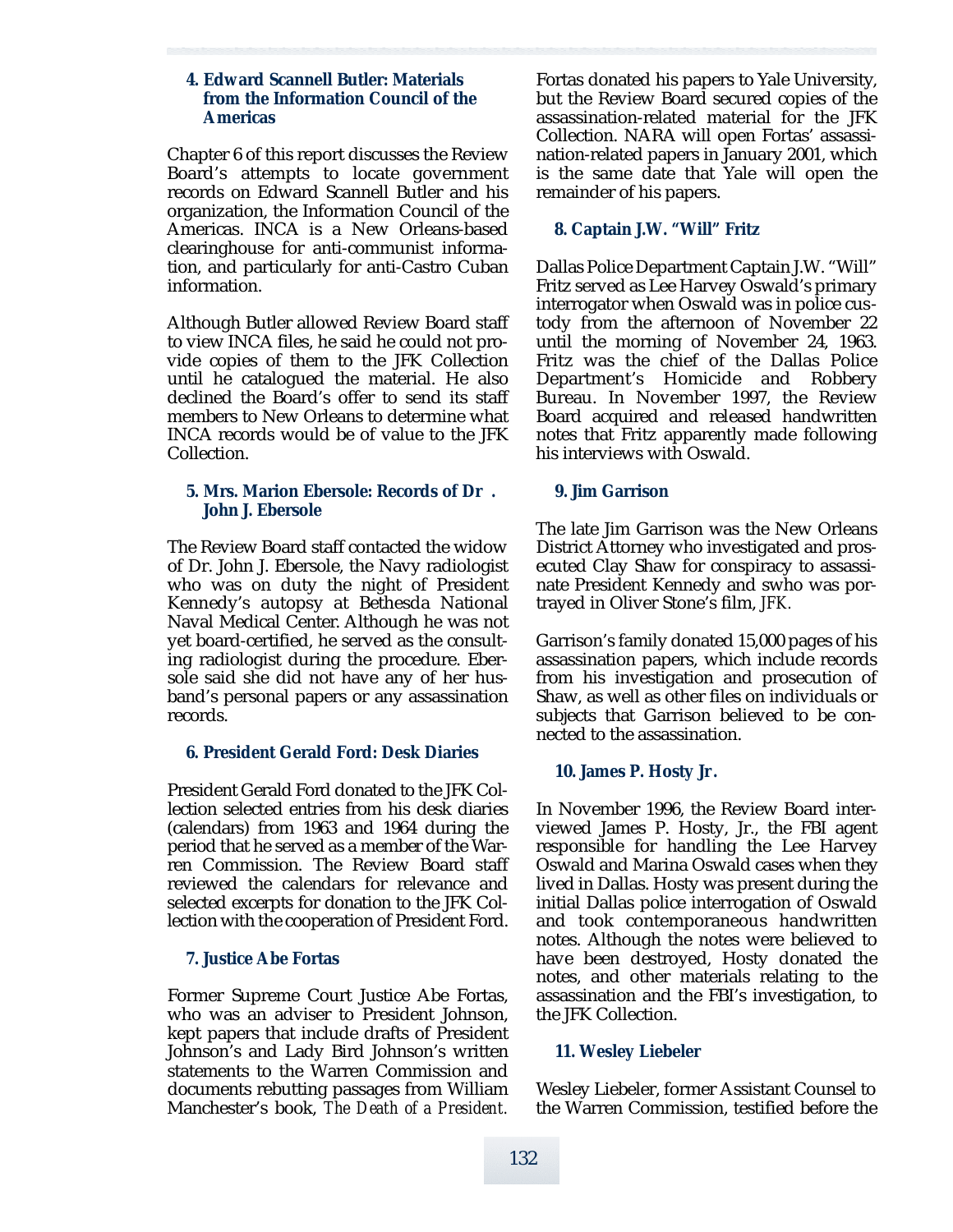Review Board at its Los Angeles public hearing in September 1996. At the time of his testimony, Liebeler provided to the Review Board copies of six chapters from his unfinished book on the assassination. In addition, Liebeler provided the Review Board with a report on the Zapruder film written by UCLAPhysics professor Brian Jones. Liebeler had apparently requested that Jones examine the Zapruder film and prepare the report.

## **12. David Lifton: Medical Evidence**

David Lifton, author of *Best Evidence: Disguise and Deception in the Assassination of John F. Kennedy*, testified before the Review Board at its public hearing in Los Angeles in September 1996. During his testimony, Lifton announced that he would donate to the JFK Collection his 35mm "interpositive" of the Zapruder film. Interpositives are valuable because they are made directly from internegatives, which in turn are made from the original film. They therefore provide denser colors and better resolution than projection prints.

Lifton also donated compact disk copies of interviews he conducted with medical witnesses from both Parkland Hospital in Dallas and Bethesda National Naval Medical Center. Some of Lifton's medical interviews date from as early as 1966.

In addition, Lifton provided the Review Board staff with audiotapes, videotapes, and transcripts of selected witness interviews. Lifton's donations are now in the JFK Collection.

## **13. Holland McCombs**

Holland McCombs, now deceased, was a *Life* magazine correspondent in Dallas at the time of the assassination. A private citizen told the Review Board that there were assassination records in Mr. McComb's papers, which are housed at the Paul Meek Library of the University of Tennessee at Martin. In July 1996, a Review Board staff member reviewed hundreds of boxes of McComb's papers and located seven boxes relating to his interest in the assassination. The Board staff marked approximately 600 records and transferred photocopies of those records to the JFK Collection.

# **14. Richard Case Nagell**

In his book *The Man Who Knew Too Much*, author Dick Russell wrote about Richard Case Nagell, a former Army Counterintelligence Officer who told Russell he: (1) had conducted surveillance on Lee Harvey Oswald for both the CIA and the KGB; (2) had been recruited by a KGB agent (masquerading as a CIA operative) to persuade Oswald *not* to participate in a plot against President Kennedy; (3) had been instructed by the KGB to kill Oswald if he could not dissuade him from participating in the plot; (4) was in possession of a Polaroid photograph that had been taken of himself with Lee Harvey Oswald in New Orleans; (5) had audio tape recordings of Oswald and others discussing a forthcoming assassination attempt on Presi-

dent Kennedy; and (6) had sent a letter, via registered mail, to FBI Director J. Edgar Hoover in September 1963, warning of a conspiracy to kill President Kennedy in late September 1963 in Washington, D.C. (and had documentary proof of the mailing of said letter).

The Review Board sent a letter to Nagell dated

October 31, 1995, requesting that Nagell contact the Review Board's Executive Director to discuss any assassination records he might have in his possession. Subsequently, the Review Board was informed that Nagell had been found dead in his Los Angeles apartment the day after the ARRB's letter was mailed. (The coroner ruled that he died as a result of natural causes.)

A member of the Review Board staff traveled twice to California to inspect the effects of Nagell in an attempt to find assassination records. During the first trip, the Review Board staff member, along with Nagell's son and niece, inspected Nagell's apartment in Los Angeles. During the second trip, the Review Board staff member inspected, again with the assistance of the son and niece, material contained in some footlockers found in storage in Phoenix, Arizona. The Review Board staff did not locate any of the items that Dick Russell references above.

*. . . the intent of the conspirators, according to Nagell, was to pin the blame [for the assassination of the President] on Castro's Cuba and spark an invasion of the island. . .he has indicated to me in the past that, if he was ever subpoenaed by a government agency, he would be willing to testify.*

*— D i ck Russell, M a r ch 24, 1 9 9 5*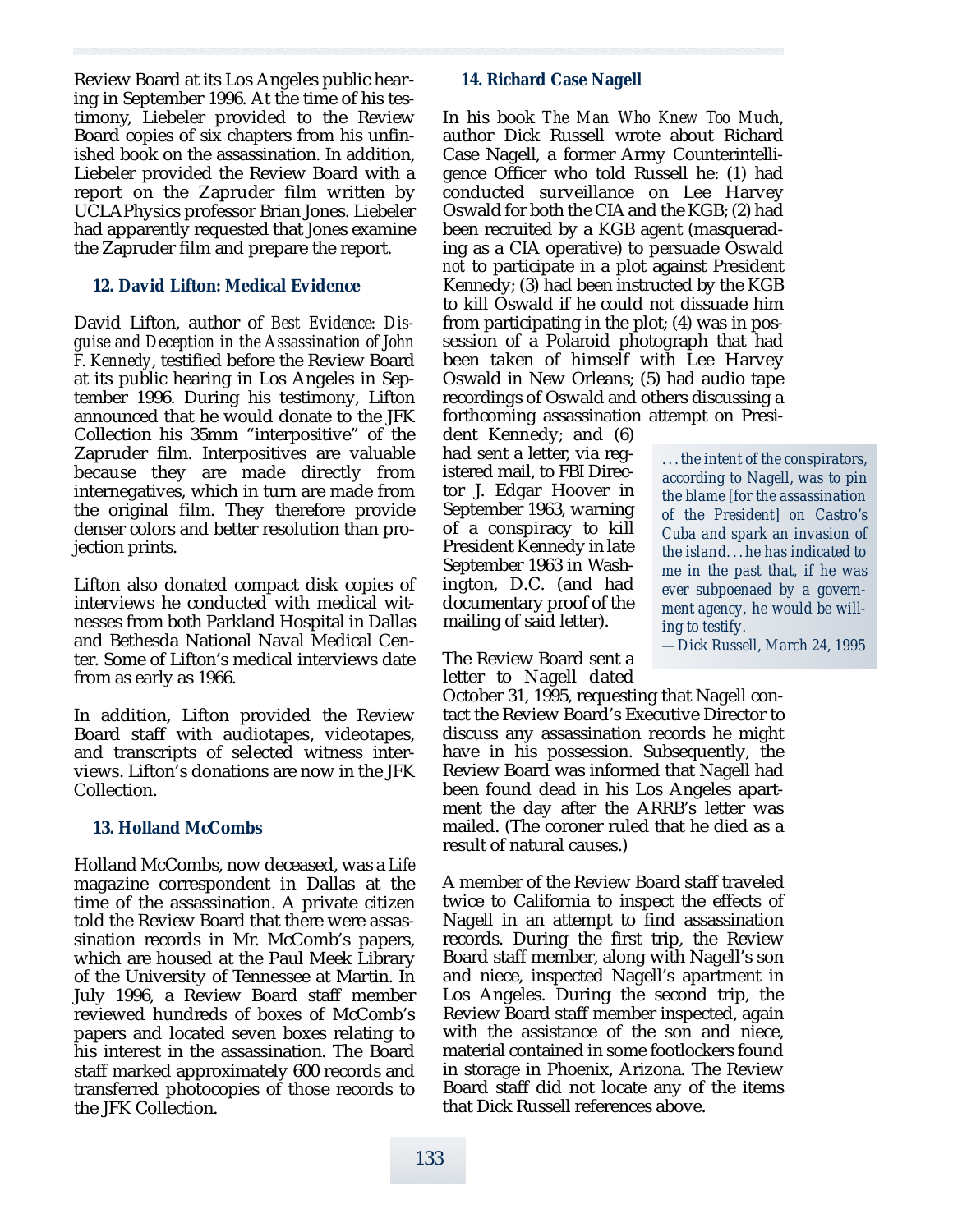A considerable amount of documentary material on Nagell from the U.S. Secret Service and the U.S. Army's Investigative Records Repository (IRR) was placed in the JFK Collection as a result of the JFK Act and the efforts of the Review Board staff.

The CIA processed as part of its sequestered collection a 201 and Domestic Contacts Division file on Nagell. The Review Board staff also reviewed a CIA Office of Security file on Nagell. The entire file was designated an assassination record.

## **15. New Orleans Metropolitan Crime Commission**

The Metropolitan Crime Commission is a private, anti-crime organization that, since the 1950s, has investigated public corruption and organized crime in the New Orleans area. HSCA staff members reviewed MCC records on organized crime figures, such as Carlos Marcello, and on the Garrison investigation. The MCC also granted the Review Board permission to review its records. Board staff members initially identified 12 boxes that they believed would enhance the JFK Collection.

About half of the MCC records copied by Board staff concern New Orleans District Attorney Garrison's investigation of the assassination. The remaining half of the records are files that had belonged to Guy Banister. Most of the Banister material dates from the early 1950s when he worked for the New Orleans Police Department. A large number of those documents—NOPD "Internal Affairs" investigative files detailing small-time police corruption—were irrelevant to the Kennedy assassination.

Review Board staff members designated as assassination records only the MCC documents that were not exclusively related to NOPD's internal affairs. It still was a sizable number. Ultimately, the Board added some 3,000 pages of MCC records to the JFK Collection.

#### **16. Gerald Posner**

Gerald Posner, author of the book Case *Closed*, testified before Congress during debate over the JFK Act that he had interviewed both Navy autopsy prosectors, Drs. Humes and Boswell. When asked if he would donate his notes of those interviews to the JFK Collection and if he had any audiotapes of those interviews, Posner responded, "I would be happy, Mr. Chairman, to ask Drs. Humes and Boswell if they would agree for their notes to be released to the National Archives." The Review Board's initial contact with Posner produced no results. The Review Board never received a response to a second letter of request for the notes.

## **17. Frank Ragano**

Frank Ragano, who died in 1998, was an attorney for reputed organized crime figures. Ragano reperesented both Jimmy Hoffa and Santo Trafficante. In Ragano's 1994 book, *Mob Lawyer,* Ragano claimed that Jimmy Hoffa used him as a messenger to ask Trafficante and Carlos Marcello to arrange for the murder of President Kennedy. Ragano further wrote that in 1987 Trafficante confessed to him that he, Trafficante, had been involved in the assassination.

Ragano also stated in his book that he possessed original, contemporaneous notes of meetings with organized crime figures. To determine whether Ragano's notes were relevant to the assassination, the Review Board subpoenaed the notes and deposed Ragano. He produced several handwritten notes regarding the assassination, but he could not definitively state whether he took them during the meetings in the 1960s or later when he was working on his book in the 1990s.

The Review Board submitted the original notes to the Secret Service to see if it could determine when Ragano created the notes, but the Secret Service was unable to provide a conclusive answer. Ragano's testimony to the Review Board is now available to the public in the JFK Collection as a transcript and an audio recording. Ragano's notes are attached to his deposition transcript.

## **18. J. Lee Rankin: Warren Commission Papers**

James Rankin Jr., the son of the late J. Lee Rankin, the General Counsel of the Warren Commission, testified at the Review Board's public hearing in Los Angeles and subsequently agreed to donate his father's papers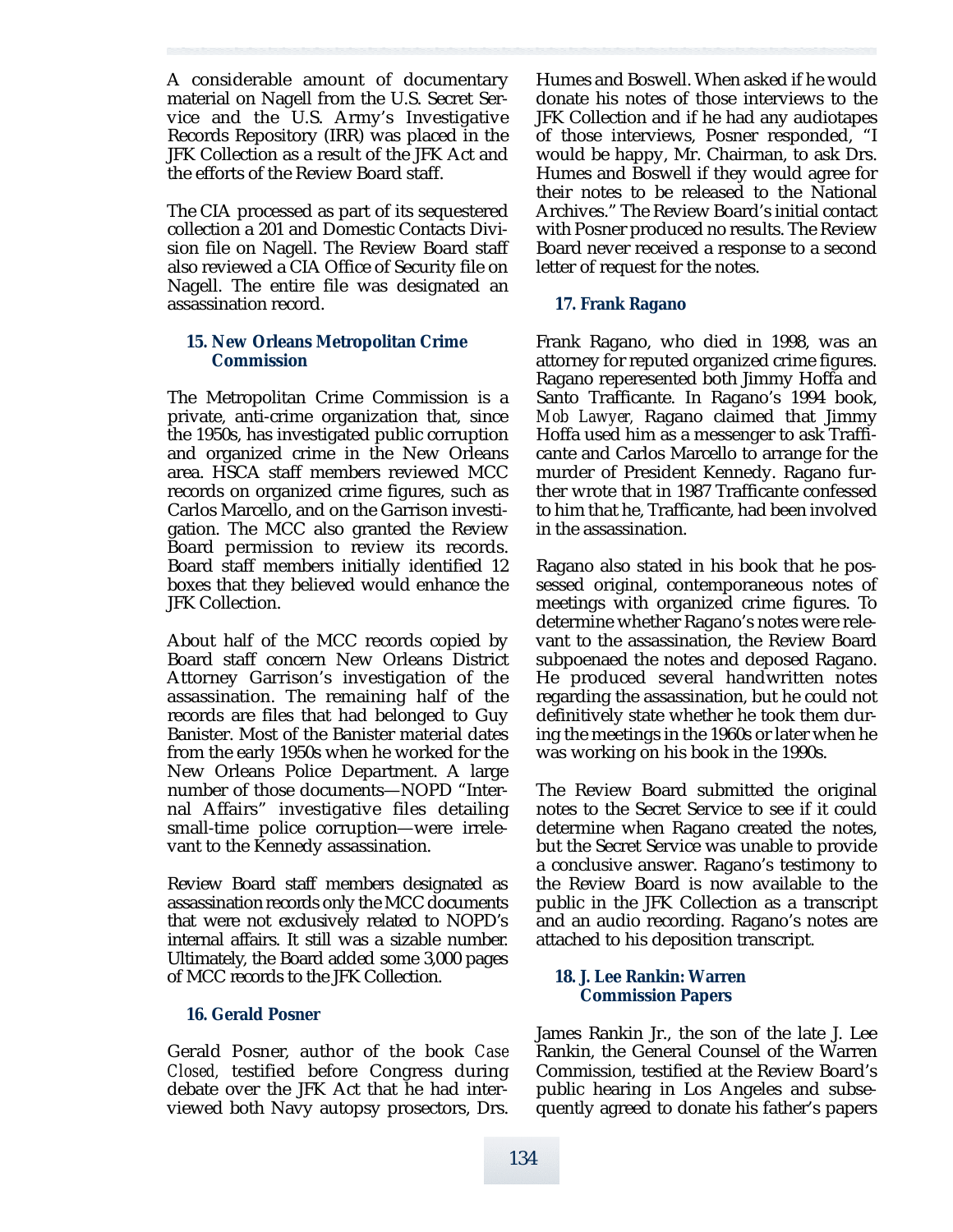to the JFK Collection. J. Lee Rankin's Warren Commission files include memos and handwritten changes to draft chapters of the Commission report that Commission members Gerald Ford, John McCloy and Allen Dulles, among others, recommended.

## **19. Clay Shaw: Personal Papers and Diary**

Clay Shaw, the New Orleans businessman whom District Attorney Jim Garrison prosecuted for conspiracy to murder President Kennedy, left personal papers with one of his friends. The Review Board acquired the papers for inclusion in the JFK Collection. The papers, which fill seven boxes, include Shaw's diary from the time of the trial; records from Shaw's criminal case; and Shaw's correspondence, business records, passports, personal records, and photographs.

#### **20. Walter Sheridan**

In its effort to comply with the JFK Act, the John F. Kennedy Library reviewed its holdings for groups of records that could contain assassination records. Among others, it found the records of Walter Sheridan, an investigator who worked for Robert F. Kennedy and later for NBC. The library identified folders of materials, primarily notes, related to Sheridan's work as an investigative reporter for NBC covering the p rosecution of Clay Shaw. In 1967, Sheridan p roduced an hour-long television special on the assassination.

In 1994, the library informed Sheridan that it was processing his records and sending them to the JFK Collection at NARA. Sheridan requested that the library return the identified assassination records to him, and the library honored his request. Sheridan, however, died in January 1995. NBC then claimed it owns the rights to the Sheridan papers. The dispute is now pending.

## **21. Dallas Sixth Floor Museum Records**

The Sixth Floor Museum in Dallas, Texas, is dedicated to providing information to the public about President Kennedy's assassination, and it contains an archives section that holds original films and documents. The museum is on the sixth floor of the former Texas School Book Depository, the exact location from which Lee Harvey Oswald allegedly shot President Kennedy.

The Review Board sosught to identify museum records that should be part of the JFK Collection. After deposing Sixth Floor Museum officials and negotiating with the museum, the Review Board secured copies of Parkland Hospital records on the medical treatment of President Kennedy; autopsy records for Lee Harvey Oswald, Jack Ruby, and Dallas police officer J.D. Tippit; court papers from Jack Ruby's criminal trial; Parkland physician Dr. Charles J. Carrico's papers; and several home movies depicting the Presidential motorcade in Dallas.

## **22. Martin Underwood**

Martin Underwood, a former advance man for Presidents Kennedy and Johnson, was a member of President Kennedy's advance team in Texas in November 1963. A re searcher who worked with Seymour Hersh on his book, *The Dark Side of*

*My family and I would like to contribute all of my father's papers that relate to his Warren Commission service to the American people, to be included in the* **National Archives.** *—James Rankin, September 17, 1996*

*Camelot, told the Review Board that Under*wood claimed that President Johnson sent Underwood to Mexico City in 1966 or 1967 to see what he could learn about the Kennedy assassination. Underwood allegedly met with Win Scott, former CIA Chief of Station in Mexico City.

The researcher provided the Review Board with copies of handwritten notes, on White House stationery, ostensibly prepared by Underwood and documenting his meeting with Scott. The notes state that Scott told Underwood that the CIA "blew it" in Dallas in November 1963. On the morning of November 22, the agency knew that a plane had arrived in Mexico City from Havana, and that one passenger got off the plane and boarded another one headed for Dallas. Underwood's notes state that Scott said that CIA identified the passenger as Fabian Escalante.

The researcher also stated that someone instructed Underwood to follow Judith Campbell Exner on her 1960 train trip from Washington, D.C., to Chicago, during which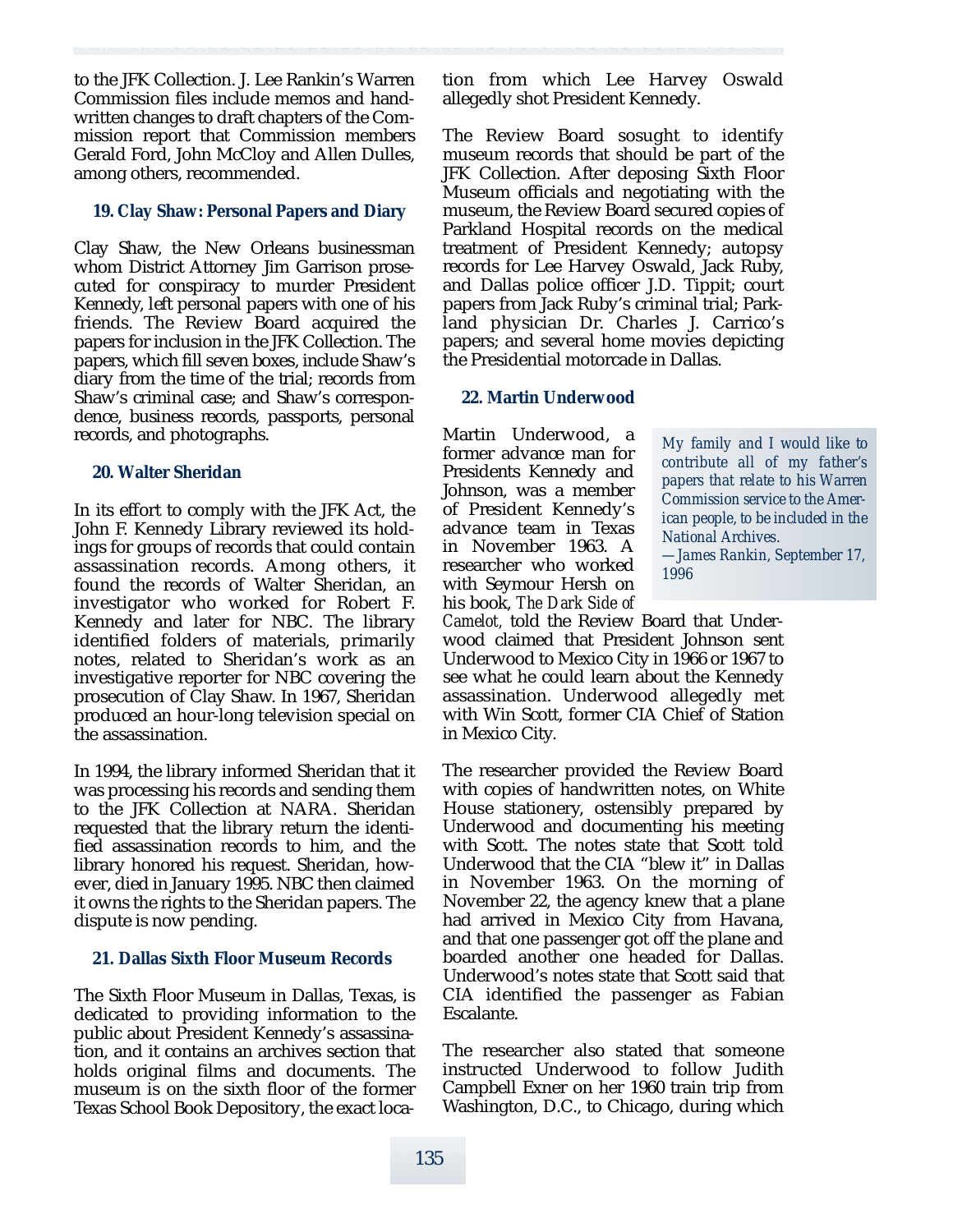she was alleged to have carried money between Senator Kennedy (the Democratic Party nominee) and organized crime boss Sam Giancana.

The Review Board staff informally interviewed Underwood. Underwood confirmed that he traveled to Mexico City in 1966, but said that he went to advance President Johnson's trip and not to look into circumstances surrounding President Kennedy's assassination. While in Mexico City, Underwood met with Scott concerning the details of President Johnson's trip. During Underwood's meeting with Scott, he said they did discuss President Kennedy's assassination and that Scott told him the story that the researcher relayed to the Review Board.

When Review Board staff asked Underwood about any notes he may have taken, he initially claimed to have no memory of any notes. Upon viewing copies of the notes that the researcher provided to the Review Board, Underwood said that he had written the notes in 1992 or 1993 for a researcher to use for Hersh's book. Underwood explained that the notes are on White House stationery because he has a lot of extra White House stationery left over from his work with President Johnson.

Underwood could not remember whether he had contemporaneous notes from his meeting with Scott. He also denied that he followed Judith Campbell Exner on a train and that he had no knowledge about her alleged role as a courier.

After the informal interview, Underwood forwarded to the Review Board a set of typed notes from his 1966 trip to Mexico City and his meeting with Scott. The typed notes documented Underwood's activities in Mexico City and briefly mentioned his meeting with Scott. The notes do not mention Underwood's conversation with Scott about the Kennedy assassination. Instead, the notes state that Underwood sought Scott's assistance in staging a big welcome for President Johnson. The Review Board subsequently requested Underwood to testify under oath, but due to health problems, he was not available. Underwood's notes now are part of the JFK Collection.

## **23. Edward Wegmann**

Cynthia Wegmann, the daughter of the late Edward Wegmann, a New Orleans lawyer who assisted in defending Clay Shaw during his conspiracy trial, testified before the Review Board at its New Orleans hearing and donated his assassination-related papers to the JFK Collection.

Wegmann's collection includes some documents from Garrison's office files that Wegmann and his colleagues obtained from former Garrison investigator William Gurvich. While working for Garrison, Gurvich became disenchanted and decided to quit. Before leaving, he made copies of Garrison's memoranda and witness interviews. He later gave his copies to Shaw's attorneys.

The Wegmann papers contain some 6,000 pages and are now in the JFK collection.

## **24. Thomas W. Wilson**

On September 11, 1998, Mr. Thomas W. Wilson of Pennsylvania made a presentation to Review Board staff summarizing his eight years of research into the authenticity and significance of the JFK autopsy images and the Zapruder film, and additional study of the Mary Moorman Polaroid photograph, using "photonics" as a technological tool.

Mr. Wilson donated the following materials to the JFK Collection: (1) a 20-page "executive summary" of his work; (2) a graphic presentation of Mr. Wilson's research conclusions about President Kennedy's head wounds, using "A.D.A.M." software to display his conclusions; (3) a 20-minute audiotape of a discussion between Mr. Wilson and former Navy x-ray technician Jerrol Custer, dated 3/28/98; and (4) a commercially sold videotape summarizing his work.

Mr. Wilson believes he possesses a considerable amount of scientific and physical evidence, accumulated over eight years (from 1988-1996), proving his contention that President Kennedy was shot from the front, not from behind. He is willing to donate *all* of this material to the JFK Collection if FBI or Department of Justice officials will first allow him to make his full two-day presentation on the evidence he has collected regarding the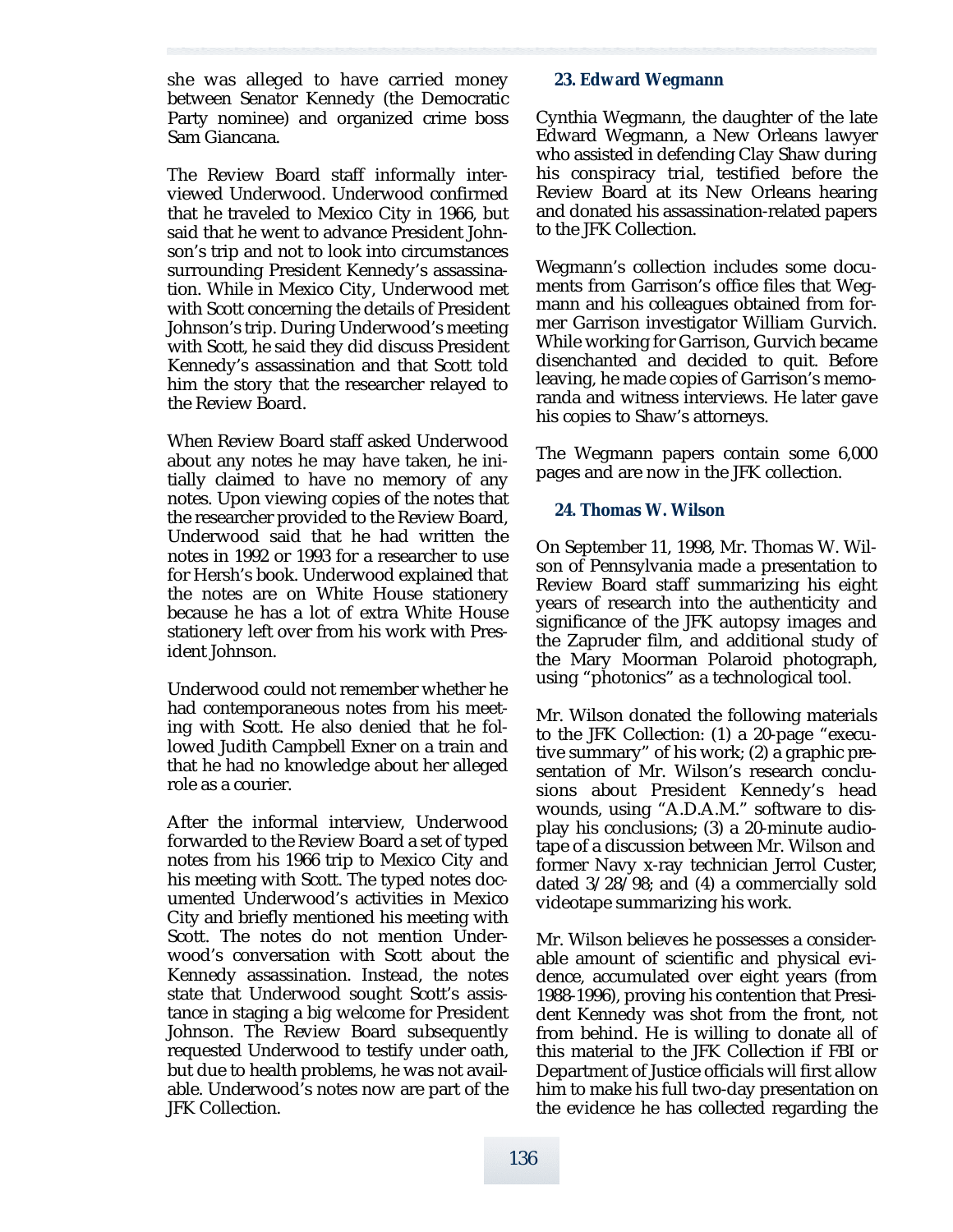Moorman photograph, the Zapruder film, and the autopsy photographs of President Kennedy.

#### **B. PURSUIT OF AUDIO -VISUAL MATERIAL FROM PRIVATE CITIZENS AND ORGANIZATIONS**

Below is a list of the audio-visual material from private citizens and organizations that the Board was able to obtain.

#### **1. Tom Alyea: Film from Inside the Texas School Book Depository**

Tom Alyea, a cameraman for Dallas television station WFAA, shot film while he was trapped in the Texas School Book Depository, which was sealed by the Dallas Police Department after the assassination. Alyea's footage includes shots of the sixth floor sniper's nest.

In May 1996, Review Board staff met with Alyea, who agreed, in writing, to donate his original 16mm film to the JFK Collection. Alyea gave the film to the JFK Collection at that time, and as agreed, the Review Board sent Alyea a 16mm positive copy and a 16mm negative copy.

Alyea later decided that he wanted the Board to return the film to him. The Review Board, however, could not do so because the film was then at the National Archives, a federal agency, and therefore came under Section 5 of the JFK Act. Section 5 requires agencies to place all assassination records in their possession in the JFK Collection.

#### **2. Charles Bronson: Film of Dealey Plaza**

The Review Board approached the family of the late Charles Bronson, a private citizen who filmed the scenes in Dealey Plaza shortly before and after President Kennedy's assassination, and requested that they consider donating Bronson's film. The family declined.

#### **3. CBS Outtakes**

The Review Board approached executives at CBS, the network holding the largest volume of television coverage and subsequent specials about the assassination, to request that they consider donating their outtakes to the JFK Collection. CBS owns rare interview outtakes with individuals such as Marina Oswald Porter.

CBS agreed to donate its outtakes from its television specials to the JFK Collection. The Review Board anticipates that the CBS records eventually will become part of the JFK Collection.

#### **4. Robert Groden**

Robert Groden, a photo-optics technician, was the first to publicly screen the famous Zapruder film as a motion picture. Subsequently he served as an unpaid photographic consultant for the HSCA.

Groden's collection of assassination photos and films is renowned throughout the assassination research community, and many suspect that Groden made unauthorized copies of the HSCA's photos and films when he worked with the Committee. A few re searchers believe that Groden kept original photos and films and returned copies to the Committee.

One researcher believes that Groden may have a photograph from the President's autopsy that is not at NARA. The researcher recalled that he had seen an autopsy photograph at Groden's home in 1980 that was not in NARA's official collection. The researcher urged the Review Board to find this "extra" photograph.

The Review Board subpoenaed all original and first-generation assassination films in Groden's possession, and deposed Groden. Under oath, Groden claimed he did not possess any original or first-generation assassination films or images of any kind. With the help of NARA, the Board collected Groden's materials, studied their provenance, and returned them in July 1998. Groden did not turn over to the Review Board any autopsy photographs that are not already part of NARA's official collection.

## **5. Lt. Everett Kay: Audio Surveillance Tape**

Lt. Everett Kay (Ret.), formerly with the Miami Police Department Intelligence Unit, donated to the JFK Collection an audio sur-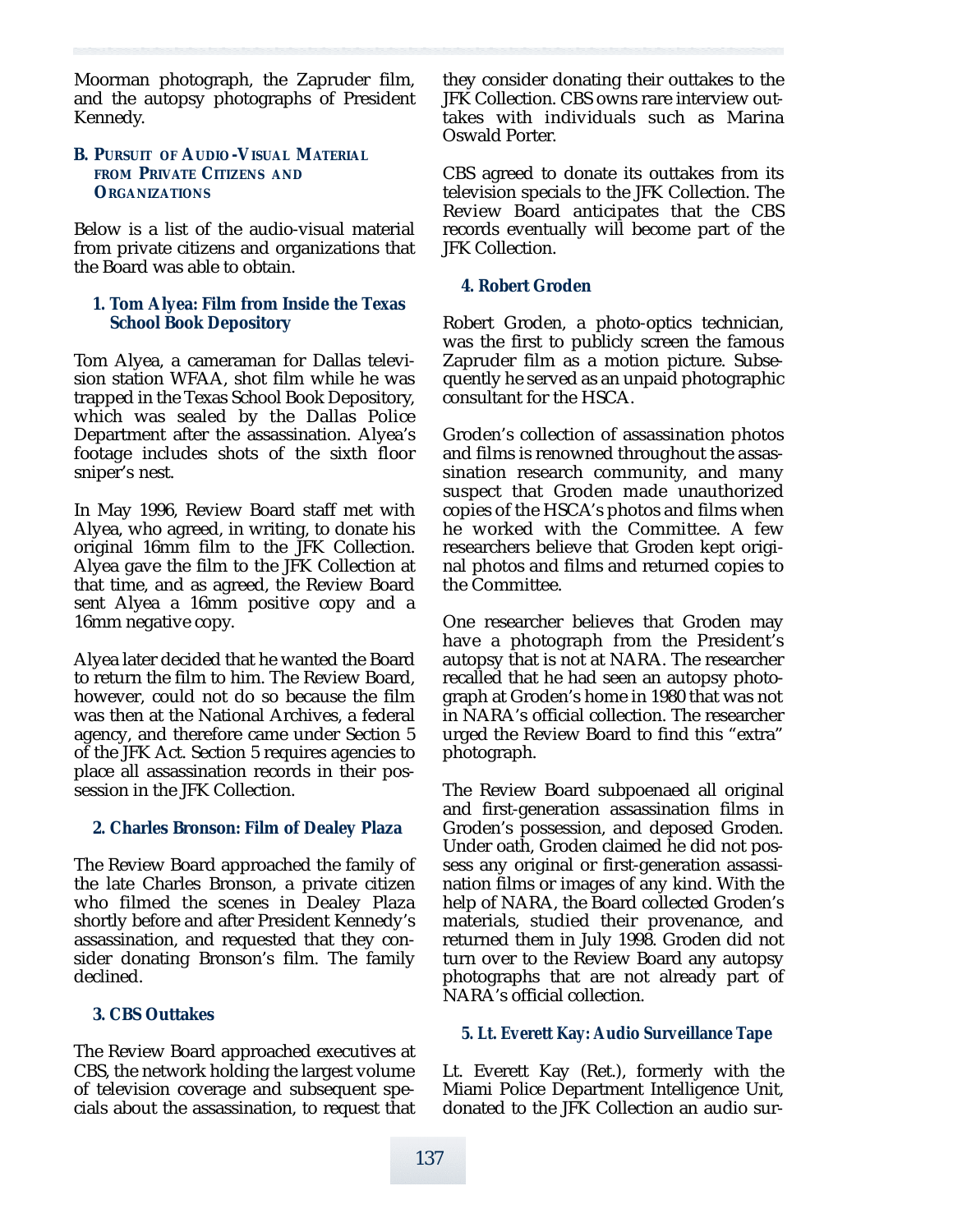veillance tape of a November 9, 1963, meeting between Miami police informant William Somersett and Joseph Milteer, who alleged that President Kennedy would be killed by a rifle shot from an office window.

## **6. Vincent Palamara: Interviews with Secret Service Personnel**

Vincent Palamara conducted extensive interviews with former Secret Service personnel. Palamara donated three audio cassettes of these interviews to the JFK Collection.

## **7. David Powers: Film of Motorcade**

David Powers, a close aide to President Kennedy, was riding in the Secret Service follow-up car directly behind the President's limousine on November 22, 1963. Close by President Kennedy's side, he filmed many of the President's activities that day with his home movie camera. His film ends minutes before the motorcade entered Dealey Plaza. The Kennedy Presidential Library holds the original film, but Powers, now deceased, graciously agreed to make a copy of his film available in the JFK Collection.

## **8. David Taplin: November 24, 1963, Coverage of Dallas Police Department**

Gerald Nathan Taplin Sr. filmed the exterior of the Dallas Police Department building on the morning that the DPD scheduled its transfer of Lee Harvey Oswald to the county jail. On that morning, Jack Ruby shot Oswald inside the DPD building. The Taplin film contains images of the arrival of the armored car that the DPD intended to use as a decoy during the Oswald transfer, footage of other film crews covering the event, and scenes on the street. David Taplin, Gerald Taplin Sr.'s grandson, donated a videotape copy of his grandfather's film to the JFK Collection.

## **9. Stephen Tyler**

In 1992, Stephen Tyler produced "He Must Have Something," a 90-minute television documentary about Jim Garrison's investigation of President Kennedy's assassination. Tyler testified at the Review Board's public hearing in New Orleans, and announced that he would donate to the JFK Collection a copy of his documentary along with the outtakes

of approximately 30 interviews that he conducted for the documentary. Among those interviewed are former District Attorney Jim Garrison, New Orleans witness Perry Russo, and Warren Commission critic Mark Lane.

## **10. Janet Veazey: KTVT Outtakes**

In November 1995, the Review Board launched a special initiative in Dallas, appealing to residents to consider donating any film or photographs they may have relating to the assassination. As a result, the Review Board acquired important KTVT outtakes from Janet Veazey.

Veazey had the film because her father's friend, Roy Cooper Jr., was a photographer at KTVT in Dallas. Cooper retrieved the outtakes from the KTVT trash and spliced them together, creating a 45-minute, 16mm silent film. The original film, already in the JFK Collection, contains footage of President Kennedy and Mrs. Kennedy in Dallas, and the aftermath of the assassination. A first generation copy of these outtakes are now also part of the JFK Collection.

## **11. Moses Weitzman**

Moses Weitzman is a special effects film expert who employed Robert Groden as a trainee and junior level staffer in the late 1960s. Weitzman worked for his client, Time-Life, on the original Zapruder film in the late 1960s and was the first to enlarge the 8mm Zapruder footage to 35mm format.

Although Weitzman gave his best Zapruder footage to Time-Life, he retained some imperfect 35mm internegatives (exhibiting track and framing error) he had made directly from the original Zapruder film. Weitzman used these internegatives to demonstrate his technical ability to enlarge 8mm film directly to a 35mm format.

Weitzman made these imperfect internegatives available to Groden during the late 1960s. Most likely Groden used prints made from these internegatives when he publicly screened the Zapruder film in the mid-1970s. Weitzman testified about the historical importance of the Zapruder film at the Review Board's April 1997 public hearing, and he donated a 16mm copy to the JFK Col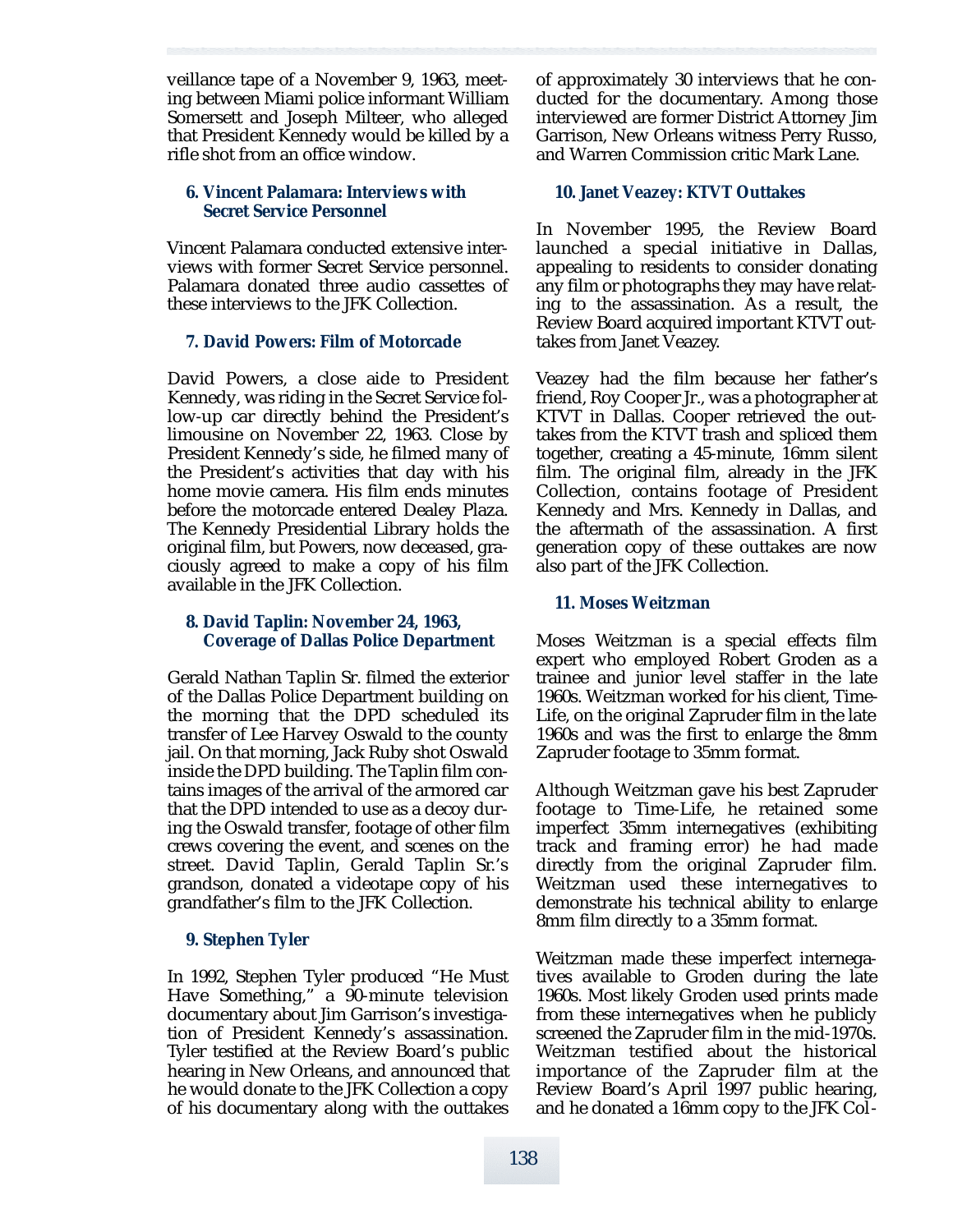lection. Weitzman informed the Review Board that he no longer possesses any Zapruder film materials.

#### **12. Robert White: Evelyn Lincoln Materials**

In January 1997, the Review Board contacted the beneficiaries of Evelyn and Harold Lincoln's wills to determine whether Evelyn, President Kennedy's personal secretary, had accumulated assassination-related items.

One of the beneficiaries, Robert White, who collected Kennedy memorabilia and had been friends with the Lincolns for more than 20 years, apparently had more than 100,000 items in his collection. Many of them were Evelyn Lincoln's, including an entire file cabinet and Kennedy memorabilia such as briefcase, signing table, rocker, and stereo.

After the Review Board sent a letter to White, he contacted an attorney. In a February 1997 letter to the Board, his attorney stated that White "did not receive nor was he is in possession of any assassination-related artifacts and/or memorabilia originating from the Lincolns or from any source."

White agreed to speak with Review Board staff on April 10, 1997. At this meeting, White provided a brief, handwritten list of the items Evelyn Lincoln had left him in her will. White also briefly described his involvement with cataloguing and appraising the items in the two Lincoln estates. White reiterated that his inventory of the estate did not reveal any items related to the assassination, other than the diaries and appointment books that had been bequeathed to the Kennedy Library.

After meeting with White, the Review Board continued to receive information that White possessed assassination-related items and later learned that White planned to auction items from his collection at Guernsey's auction house in New York City on March 18 and 19, 1998. The Board, with the help of the Department of Justice, subpoenaed White, requiring him to produce all objects and records relating to the Kennedy assassination, and all records pertaining to the Kennedy and Johnson administrations on Cuba, the FBI, the CIA, organized crime, and

other topics. The subpoena also sought inventories of White's collection and a list of items that White had received as a beneficiary of the Lincolns' wills.

The Review Board staff deposed White in March 1998. During the deposition, White described his friendship with Evelyn Lincoln and discussed the various Kennedy-related objects that she had given him. In certain cases, White relayed Lincoln's comments or documentation about the provenance of various objects. Among the records that White produced were Texas trip advance sheets, a Secret Service White House Detail photograph book, memoranda authored by President Kennedy, and 23 White House Dictabelt tapes. The Board found that four of the memoranda written by President Kennedy contained classified, national security information, and forwarded them to the Information Security Oversight Office.

On the last day of his deposition, White told the Review Board that he had just donated the Dictabelts to the Kennedy Presidential Library. The Dictabelts contain telephone conversations, dictations and discussions between President Kennedy and other individuals. Specific topics on the Dictabelts include President Kennedy's dictation during the week of November 4, 1963, discussions of the Berlin Crisis, conversations regarding the Cuban Missile Crisis, and thoughts dictated by President Kennedy on November 12, 1963.

# **C. PURSUIT OF STATE AND LOCAL GOVERNMENT RECORDS**

An assassination record... includes, without limitation: All records collected by or segregated by all federal, state and local government agencies in conjunction with any investigation or analysis of or inquiry into the assassination of President Kennedy. . . 1

# **1. New Orleans District Attorney Files**

Harry F. Connick, Sr., District Attorney of New Orleans, testified at the Review Board's New Orleans public hearing in June 1995. Connick stated that he was in possession of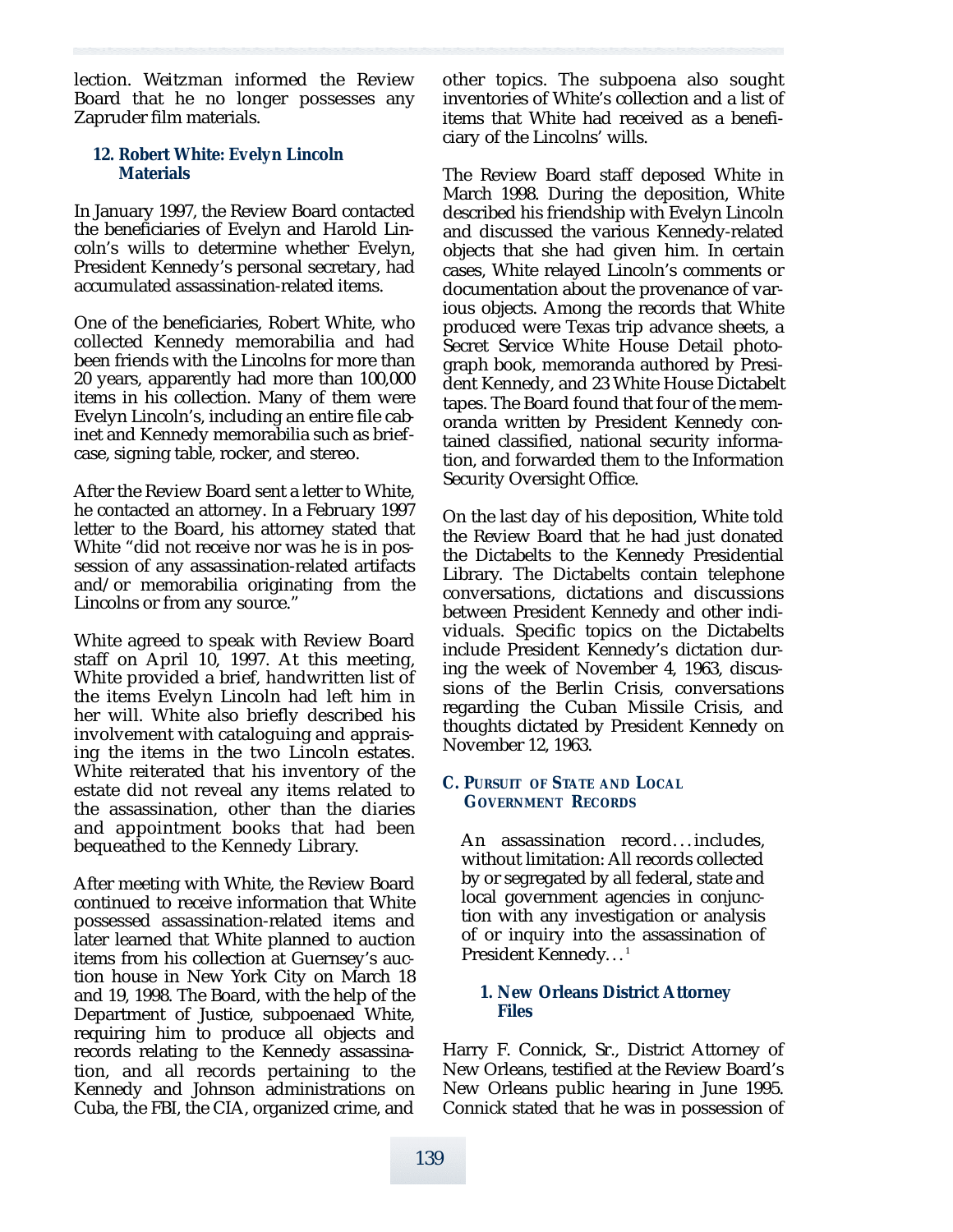former District Attorney Garrison's investigative files. He said he intended to donate

*But we think that what you are doing is important and we think that what we can hopefully add to what you're doing. . . —District Attorney Harry F. Connick,Sr., June 28, 1995*

the files to the JFK Collection.

Several days later, a package from New Orleans arrived in the Review Board's offices. It contained what appeared to be original transcripts from the grand jury Gar-

rison convened for his investigation of Clay Shaw.

The man who mailed the records, a former Connick investigator, said that Connick had given them to him to throw out when Connick was cleaning out the District Attorney's office. Instead, the investigator took the materials home and stored them in his basement. When he heard about the Review Board's effort, he said he felt compelled to send the transcripts to the Board.

Connick responded by demanding that the Board return the records to the District Attorney's office. He said the records were the property of the state of Louisiana and were subject to the seal of the Louisiana state courts. Connick further warned that unless the Review Board returned the grand jury records, he would not donate the Garrison investigative records.

The Review Board refused. Since the records were in the possession of a government office, namely the Review Board, the Board believed it was compelled by the JFK Act to review, organize, and process them for inclusion in the JFK Collection.

A flurry of subpoenas followed. Connick subpoenaed the Review Board for the return of grand jury records; the Review Board subpoenaed Connick for the investigative records. With the Department of Justice's help, the Review Board successfully argued that Louisiana could not subpoena a federal agency for the records. Connick, however, was unable to fend off the Review Board's subpoena for the Garrison files. Connick sued unsuccessfully. Both the investigative records and the grand jury transcripts are now in the JFK Collection.

## **2. Dallas City and County Records**

On November 22, 1963, immediately after President Kennedy was shot, David Burros, a Dallas motorcycle policeman, found a piece of bone on Elm Street in Dealey Plaza. The policeman gave the bone fragment to Deputy Constable Seymour Weitzman, who presumably gave it to the Secret Service. The Secret Service then sent the fragment to the White House physician, then Rear Admiral George Burkley. The Secret Service placed medical materials from the autopsy in the safe of Robert Bouck, the Chief of the Secret Service's Protective Research Section. However, the April 26, 1965, inventory of Bouck's safe did not list this bone fragment (or any others in Burkley's possession in November 1963) as part of its contents.

The Review Board staff wrote to the Dallas County records management officer and the Dallas city archivist to find out if they had any photographs x-rays, or other records in their files regarding this bone fragment. Neither archive had any record of it.

## **D. PURSUIT OF RECORDS FROM FOREIGN GOVERNMENTS**

Assassination records and additional records and information may be located at, or under the control of... Foreign governments.<sup>2</sup>

In an effort to compile a more complete record of the assassination, the Review Board focused considerable attention on an effort to obtain copies of records contained in the files of foreign governments. The JFK Act states that it is the "sense of Congress" that the Department of State should take steps to obtain such records which have been the object of much interest since the assassination. In particular, the Board focused much of its efforts on the KGB records thought to be maintained both in Russia and in Belarus, and on Cuban and Mexican government records. Congress anticipated, and indeed specifically provided in the JFK Act, that the Department of State "should contact" the Russian government and "seek the disclosure of all records of the former Soviet Union" relating to the assassination.<sup>3</sup> Furthermore, the Department of State was required to "cooperate in full with the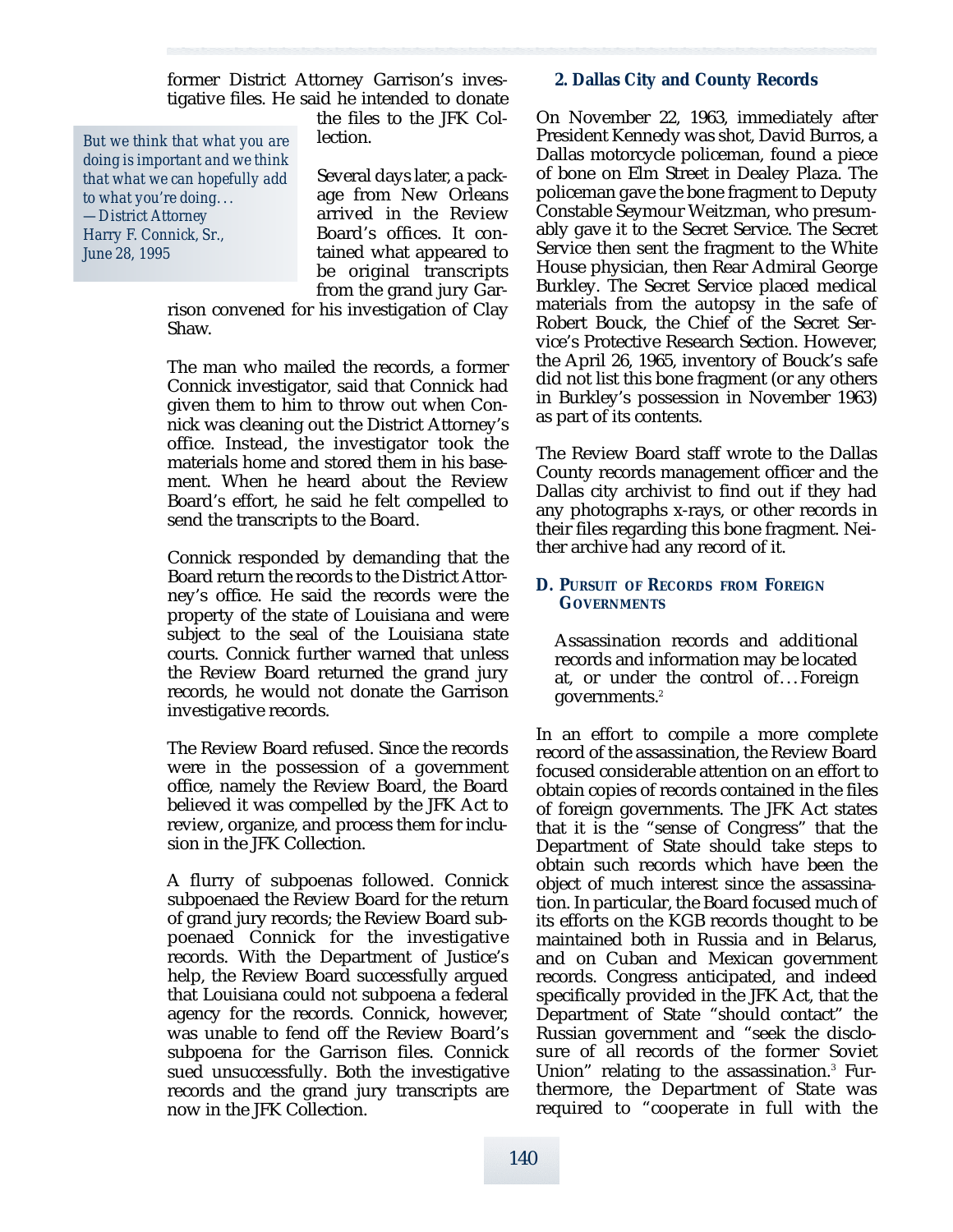Review Board" in seeking disclosure of relevant records.<sup>4</sup> While the Department of State occasionally helped facilitate contacts with foreign counterparts and individual State Department employees provided helpful assistance and advice, overall the Department of State was more of a hindrance than a help to the Review Board. The Board certainly expected much more help than it received from a Department that obviously did not consider pursuit of foreign records about the Kennedy assassination to be a priority. Letters of request to the Department from the Board went unanswered for long periods of time, cables that contained communications from foreign sources or from United States Embassy personnel to the Board sat for months on the desks of State Department employees without being transmitted to the Board, and important opportunities were missed because the Department did not believe the issue was important enough to raise. The Review Board has identified significant records, but does not believe that these collections will be obtained in full until the Department of State determines that such an effort is an important priority.

#### **1. Russia**

The Review Board believes that the records of the former KGB exist in Moscow that (1) reflect surveillance of Lee Harvey Oswald and Marina Oswald during 1959–1962, and that (2) reflect the Soviet investigation into the circumstances of the Kennedy assassination. The United States Embassy made requests for these records and a Review Board delegation later visited Moscow and met with representatives of three different archives where it was believed that records existed. The Board received a number of individual records which have been released in the JFK Collection but was unsuccessful in obtaining permission to review or copy the larger sets of files which exist in Moscow. The Board received a significant boost to its efforts when Vice President Gore asked Russian Prime Minister Chernomyrdin in March 1998 to release the files. Unfortunately, the National Security Council declined to raise the request in September 1998 during the Clinton-Yeltsin summit meeting. Additional approaches to the Russians continue, but the Review Board strongly recommends that the United States government in general, and the State Department in particular, continue to pursue the release of these important KGB records.

## **2. Belarus**

With the assistance of the United States Embassy in Minsk, Chairman Tunheim, Board Member Hall and Executive Director Marwell in November 1996 reviewed the extensive KGB surveillance file kept in Minsk by the Belarusian KGB. The file details over two years of extensive surveillance and analysis by the KGB of Lee Harvey Oswald during the time that he resided in the Belarusian capital. Some of these records were utilized by Norman Mailer in his book Oswald's Tale. The Board was unable to obtain a copy of the file, in part due to the deteriorating relationship between the United States and Belarus in 1997–98. Mailer's collaborator in *Oswald's Tale*. Lawrence Schiller, agreed, in response to the Board's request, to donate copies of documents from the Minsk files, but the records will not be released in the JFK Collection until a later date. Additional efforts are still underway to obtain the files which are unquestionably of strong historical interest. Again, the Board strongly recommends that all possible efforts be made to obtain for the American people this important record of the activities of accused assassin Lee Harvey Oswald during the years prior to the assassination.

# **3. Cuba**

The Review Board initiated a dialogue with Cubans stationed in the Cuban Interest Section in the Swiss Embassy to try to find out if the Castro government has any records relevant to the assassination. The Chief of the Cuban Interest Section, who agreed that the release of Cuban records would be beneficial to Cuba and the United States, launched an effort to locate records. However, he noted that record keeping in Cuba was spotty in the years immediately following Castro's rise to power, but agreed to work with the Board in an effort to promote a better understanding of these issues. The Review Board appreciated the excellent cooperation it received from Cuban officials.

The Review Board continued to actively work with officials in the Cuban Interest Section to determine what, if any, information exists in Cuba relating to the assassination.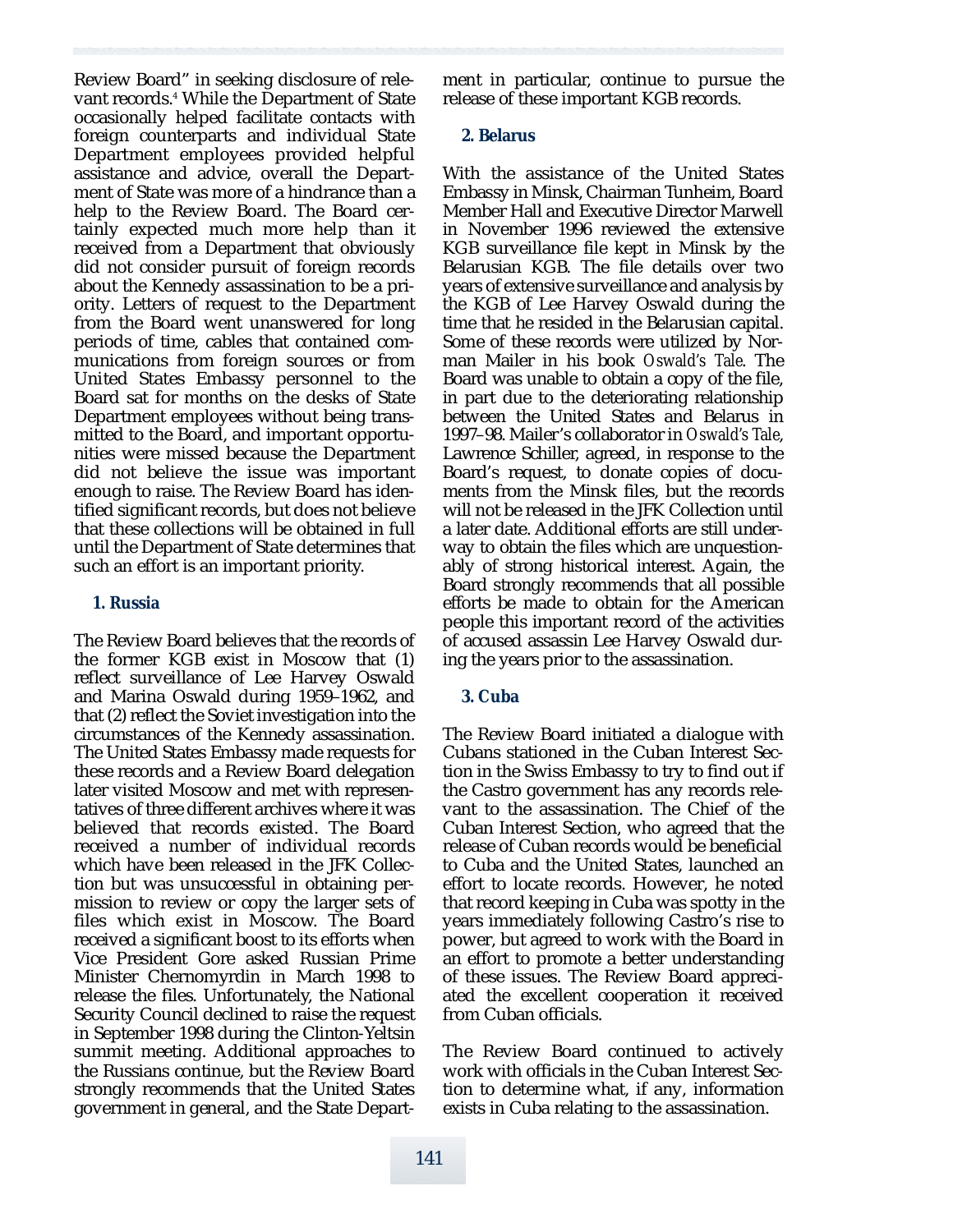#### **4. Mexico**

Since the Mexican government conducted an investigation into the activities in Mexico City of Lee Harvey Oswald, and the Direccion Federal de Seguridad (DFS), the Mexican federal security service, conducted interrogations of Silvia Duran, who met with Oswald in Mexico City, the Review Board sought Mexico's cooperation in its search for additional records. At the behest of the Review Board, the Department of State requested the Mexican government to search its files for possible records relevant to the assassination. To date, the only records the Mexican government has made available to the JFK Collection were copies of the same diplomatic correspondence between the Mexican Foreign Ministry and the Department of State that it submitted to the Warren Commission. Copies of these communications already were in the JFK Collection.

#### **5. Other Governments**

The Review Board also requested records that were relevant to the assassination from other foreign governments. The Board received records from the archives of Great Britain and Canada. These records are now available in the JFK Collection.

#### **E. CONCLUSION**

The JFK Act paved the way for a single government entity, for the first time, to be able to search for, identify, and assemble donations from citizens and local governments, and then place them in a central location, open to the public.

Although not all of the Board's efforts were successful, the Review Board hopes that the fact that it strenuously upheld its mandate to search for, obtain, and disclose assassinationrelated material in an open and documented fashion will help restore trust in the government's desire and ability to be responsive to citizens' concerns.

Public hearings held in several cities by the Review Board, independent researcher "expert's conferences," and working luncheons held with Review Board staff and Board members, were instrumental in providing leads that proved most useful to the search for records.

The Review Board is grateful for the contributions made by citizens who participated in these meetings, made important research suggestions to the Review Board, and donated assassination records so that all citizens can enjoy access to these important materials.